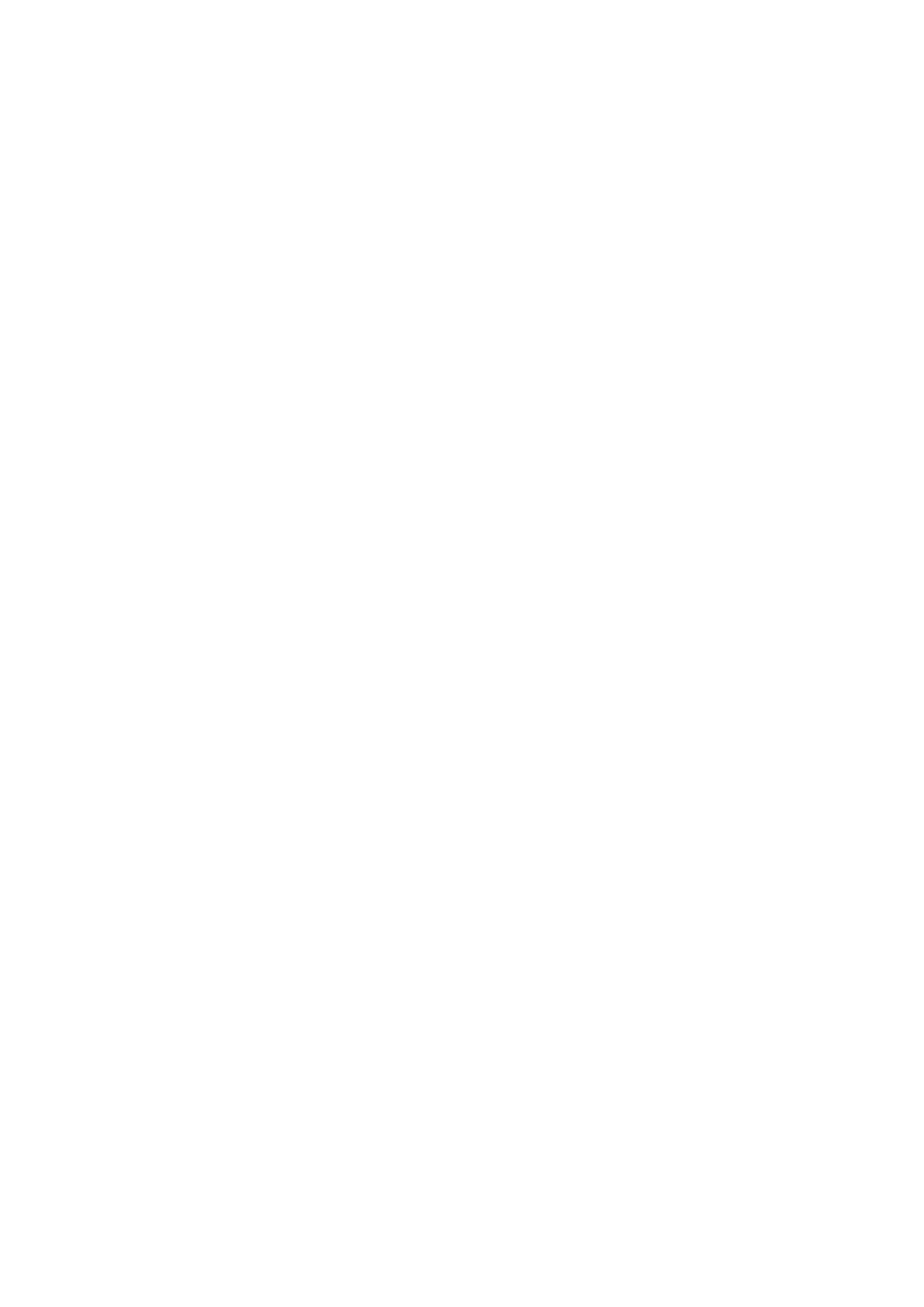**THE FOLLOWING ACCOMPANYING DOCUMENTS ARE ALSO PUBLISHED: Explanatory Notes (SP Bill 72-EN), a Financial Memorandum (SP Bill 72-FM), a Policy Memorandum (SP Bill 72-PM) and statements on legislative competence (SP Bill 72-LC).** 

# Dogs (Protection of Livestock) (Amendment) (Scotland) Bill [AS INTRODUCED]

An Act of the Scottish Parliament to increase penalties and provide additional powers to investigate and enforce the offence of livestock worrying, and for connected purposes.

#### **1 Offence under section 1 of the 1953 Act: name, definition and penalty**

- (1) The Dogs (Protection of Livestock) Act 1953 ("the 1953 Act") is amended as follows.
- *5* (2) The title of section 1 becomes "**Offence where dog attacks or worries livestock on agricultural land**".
	- (3) In that section—
		- (a) in subsection (1), after "a dog" insert "attacks or",
		- (b) in subsection (2), paragraph (a) is repealed,
- *10* (c) in paragraph (b) of subsection (2A)—
	- (i) after "guide dog" insert "or other assistance dog",
	- (ii) after "hunt" insert ", but only if and to the extent that the dog is performing the role in question",
	- (d) in subsection  $(4)$ —
- *15* (i) before "worrying" insert "attacking or",
	- (ii) before "worried" insert "attacked or",
	- (e) in subsection (6), for paragraphs (a) and (b) substitute—
		- "(a) to imprisonment for a term not exceeding six months;
		- (b) to a fine not exceeding level 5 on the standard scale; or
- *20* (c) both.".
	- (4) In subsection (2) of section 2, before "worrying" insert "attacking or".

**2 Power to make order in respect of person convicted** 

After section 1 of the 1953 Act, insert—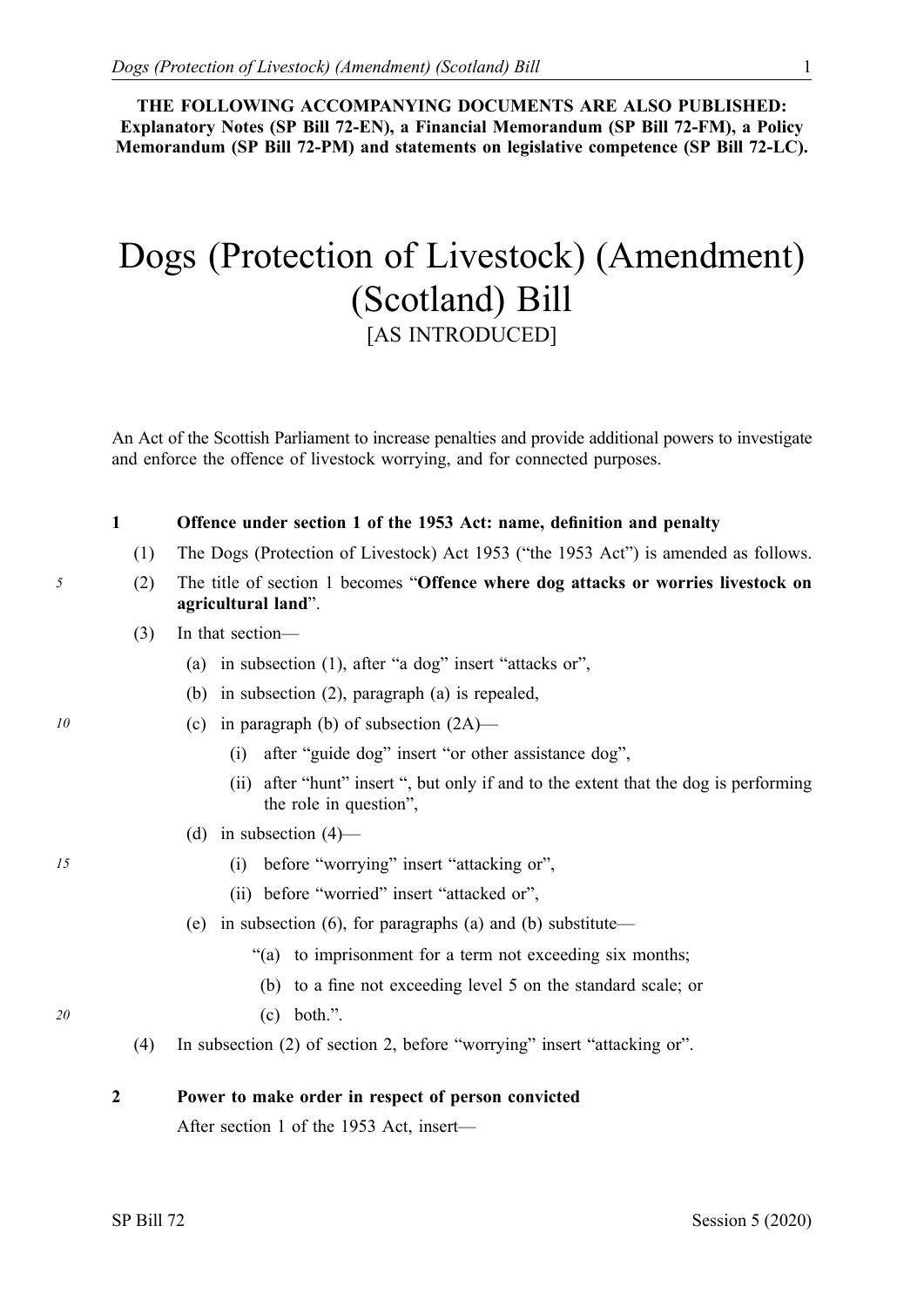#### **"1A Orders in respect of persons convicted of an offence under section 1**

- Where a person (P) is convicted of an offence under section 1, the court may make an order— (1)
	- (a) disqualifying P from owning or keeping a dog during such period as the court thinks fit,
	- (b) requiring P, during such period as the court thinks fit, to prevent any dog of which P has charge from going on to land which P knows, or reasonably ought to know, is agricultural land on which livestock is present or is likely to be present, or
- *10* (c) both.
	- (2) Where P is convicted of an offence under section 1, then for the purposes of any appeal under the Criminal Procedure (Scotland) Act 1995 (c.46) an order under subsection (1) is to be treated as a sentence.
	- (3) If P fails to comply with an order under subsection (1), P commits an offence and is liable on summary conviction to a fine not exceeding level 5 on the standard scale.
		- (4) Subsection (5) applies where an order has been made under subsection (1) and at least one year has elapsed since the order was made.
		- (5) P may, in such manner as may be prescribed by rules of court, apply to the court which made the order for the order to be discharged in whole or in part, or otherwise varied.
		- (6) If the application in respect of an order is refused, in whole or in part—
			- (a) P may appeal to the Sheriff Appeal Court, and
			- (b) no further application in respect of that order shall otherwise be competent unless at least one year has elapsed from the date of the refusal.".

#### **3 Power to seize etc. dog suspected of attacking or worrying livestock**

- (1) Section 2 (enforcement) of the 1953 Act is amended as follows.
- (2) In subsection (2)—
- *30* (a) after "any land" insert "(other than premises)",
	- (b) after "police officer", in each place where those words occur, insert "or inspector",
	- (c) for "that land, and the land" substitute "land that".
	- (3) After that subsection, insert—
		- "(2A) Where in the case of a dog found on any land (other than premises) a police officer or inspector has reasonable cause to believe that—
			- (a) the dog has been attacking or worrying livestock on land (whether the land on which the dog is found or other land) that appears to him to be agricultural land, and
			- (b) it is necessary to seize the dog in order to identify and secure evidence of the commission of an offence under section 1 of this Act,

then the police officer or inspector may seize the dog and may detain it for as long as necessary to identify and secure any such evidence.".

*5* 

*15* 

*20* 

*25* 

*40*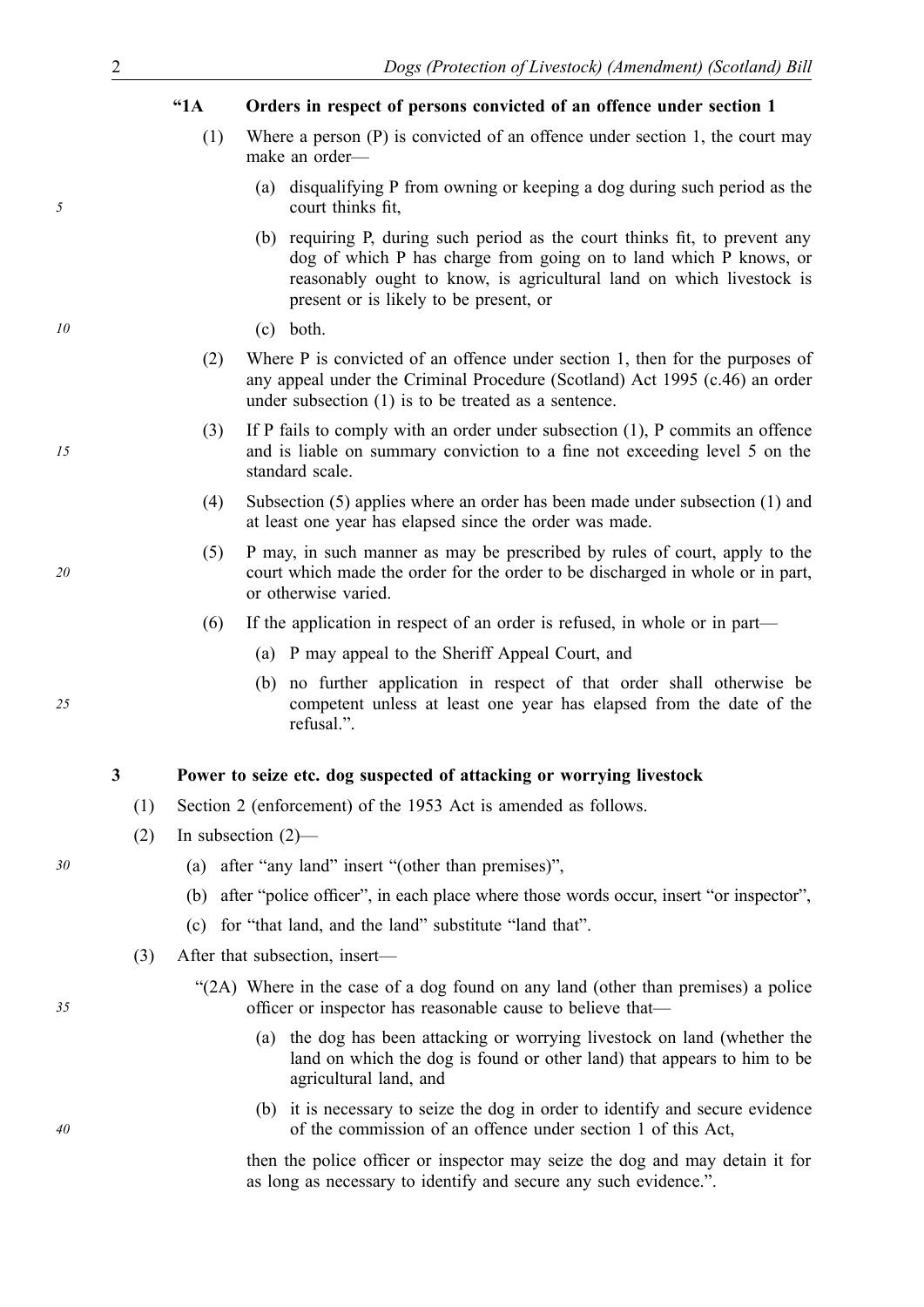- (4) In subsection (3)—
	- (a) for " $(10)$ " substitute " $(9)$ ",
	- (b) for "under the last preceding subsection" substitute "by a police officer under subsection (2) of this section",
- *5* (c) at the end, add ", subject to subsection (6) of this section".
	- (5) After that subsection insert—
		- "(4) Subsections (2) to (9) of section three of the Dogs Act, 1906 shall apply in relation to dogs seized by a police officer under subsection (2A) of this section as they apply in relation to dogs seized under subsection (1) of that section, subject to—
			- (a) disregarding the words "and paid all expenses incurred by reason of its detention" where they appear in subsection (4) of that section, and
			- (b) subsection (6) of this section.
		- (5) Where a dog has been seized by an inspector under subsection (2) or (2A) of this section, the relevant provisions of section three of the Dogs Act, 1906 shall apply as if the dog had been seized by a police officer under one of those subsections, subject to the following modifications—
			- (a) references to "the chief officer of police, or any person authorised by him in that behalf" shall be read as references to "the inspecting body that appointed the inspector who seized the dog, or any person authorised by that body",
			- (b) references to "the chief constable of the Police Service of Scotland", "the police" and "the police officer" shall be read as references to "the inspecting body that appointed the inspector who seized the dog", and
- *25* (c) subsection (9) of that section shall not apply.
	- (6) The application of section three of the Dogs Act, 1906 to dogs seized under this section is subject to a presumption that, unless there are reasonable grounds to suspect that the dog is dangerous or it is otherwise impracticable to do so, the dog should be sold rather than destroyed.".

#### *30* **4 Powers to authorise entry, search, seizure etc.**

(1) For section 2A of the 1953 Act, substitute—

#### **"2A Power to authorise entry, search, seizure etc.**

- (1) Subsection (4) applies if, on an application made by a constable or an inspector, a sheriff or a justice of the peace is satisfied—
- *35* (a) that there are reasonable grounds for believing that a dog in respect of which an offence under this Act has been committed is on premises specified in the application, and
	- (b) that either subsection (2) or subsection (3) is complied with in relation to the premises.
- *40* (2) This subsection is complied with in relation to premises if—
	- (a) either—
		- (i) admission to the premises has been refused, or

*10* 

*15*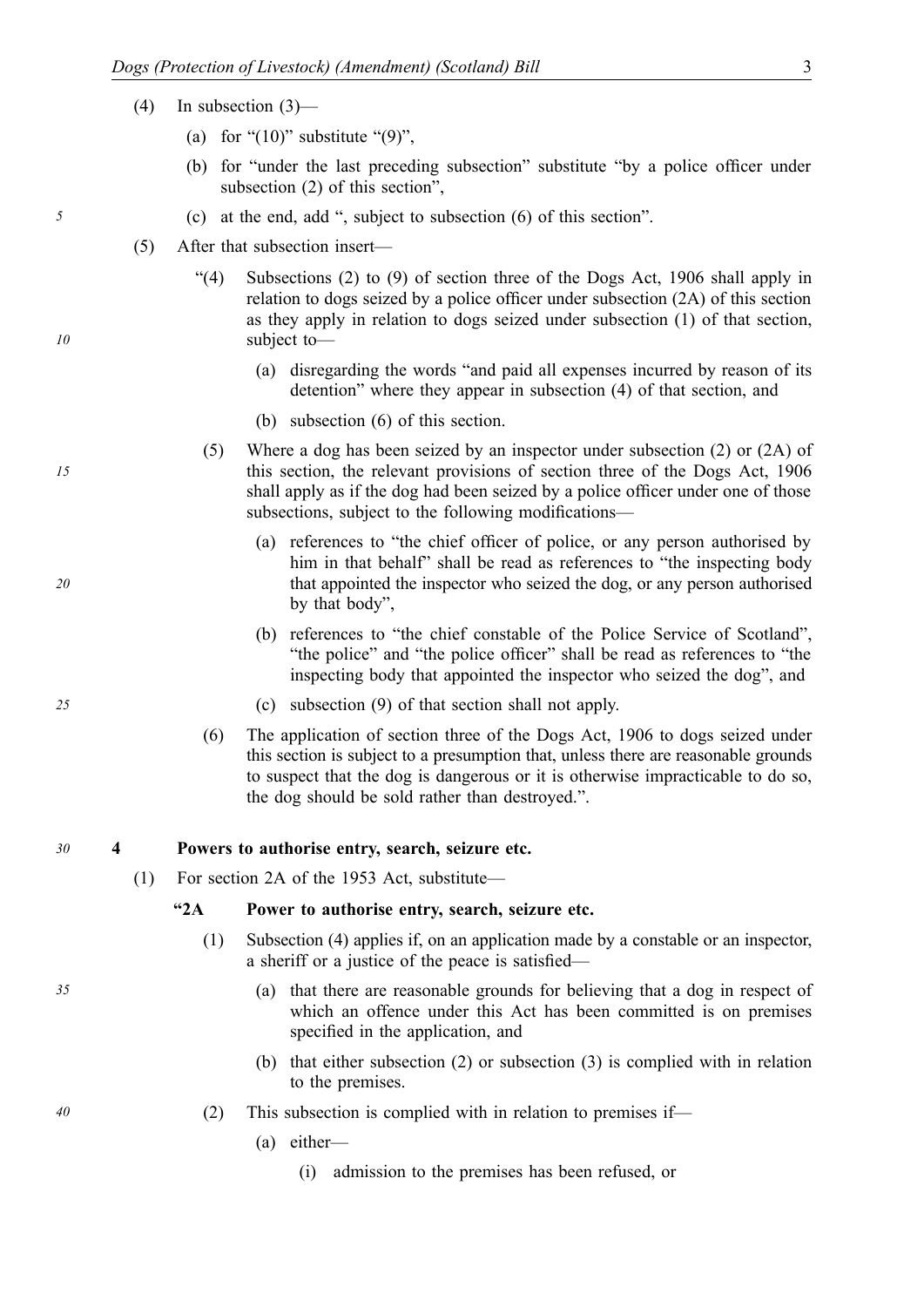- (ii) such a refusal may reasonably be expected, and
- (b) either—
	- (i) notice of the intention to seek a warrant has been given to the occupier of the premises, or
- *5* (ii) the giving of such notice would frustrate the purpose for which the warrant is sought.
	- (3) This subsection is complied with if the premises are unoccupied or the occupier is temporarily absent.
	- (4) Where this subsection applies, the sheriff or justice of the peace may issue a warrant authorising a constable or inspector to enter the premises (using such force as is reasonably necessary) and to search them in order to—
		- (a) identify the dog,
		- (b) ascertain who is the owner of the dog in the event that no person is present who admits to being the owner or to being in charge of the dog, in which case the constable or inspector may seize the dog and may detain it until the owner has claimed it and paid all expenses incurred by reason of its detention, and
		- (c) examine, seize and detain the dog in order to identify and secure evidence of the commission of an offence under this Act.
- *20* (5) A warrant issued under this section shall be authority for opening lockfast places and may authorise persons named in the warrant, or persons carrying out roles specified in the warrant, to accompany a constable or inspector who is executing it.
	- (6) A constable or an inspector may, without a warrant, do anything that could be authorised by a warrant under subsection (4) if it appears that delay would frustrate the purpose for which the search is to be carried out.
	- (7) Subsection (6) does not apply in relation to domestic premises.
	- (8) Subsection (3) or, as the case may be, subsection (5) of section 2 of this Act shall apply to any dog seized by a constable or inspector under subsection (4)(b) of this section as if the dog had been seized by a police officer or an inspector under subsection (2) of that section.
	- (9) Subsection (4) or, as the case may be, subsection (5) of section 2 of this Act shall apply to any dog seized by a constable or inspector under subsection (4)(c) of this section as if the dog had been seized by a police officer or an inspector under subsection (2A) of that section.".
	- (2) After that section, insert—

#### **"2B Power to have dog examined**

Where a dog has been seized by a constable or inspector under section 2(2A) or section  $2A(4)(c)$  of this Act, the constable or inspector may, without prejudice to any other power and whether or not in the presence of the owner or person in charge of the dog, arrange for the dog to be examined by a veterinary surgeon, and for the veterinary surgeon to take samples from the dog, for the purposes of identifying and securing evidence of the commission of an offence under this Act.".

*10* 

*15* 

*25* 

*30* 

*40*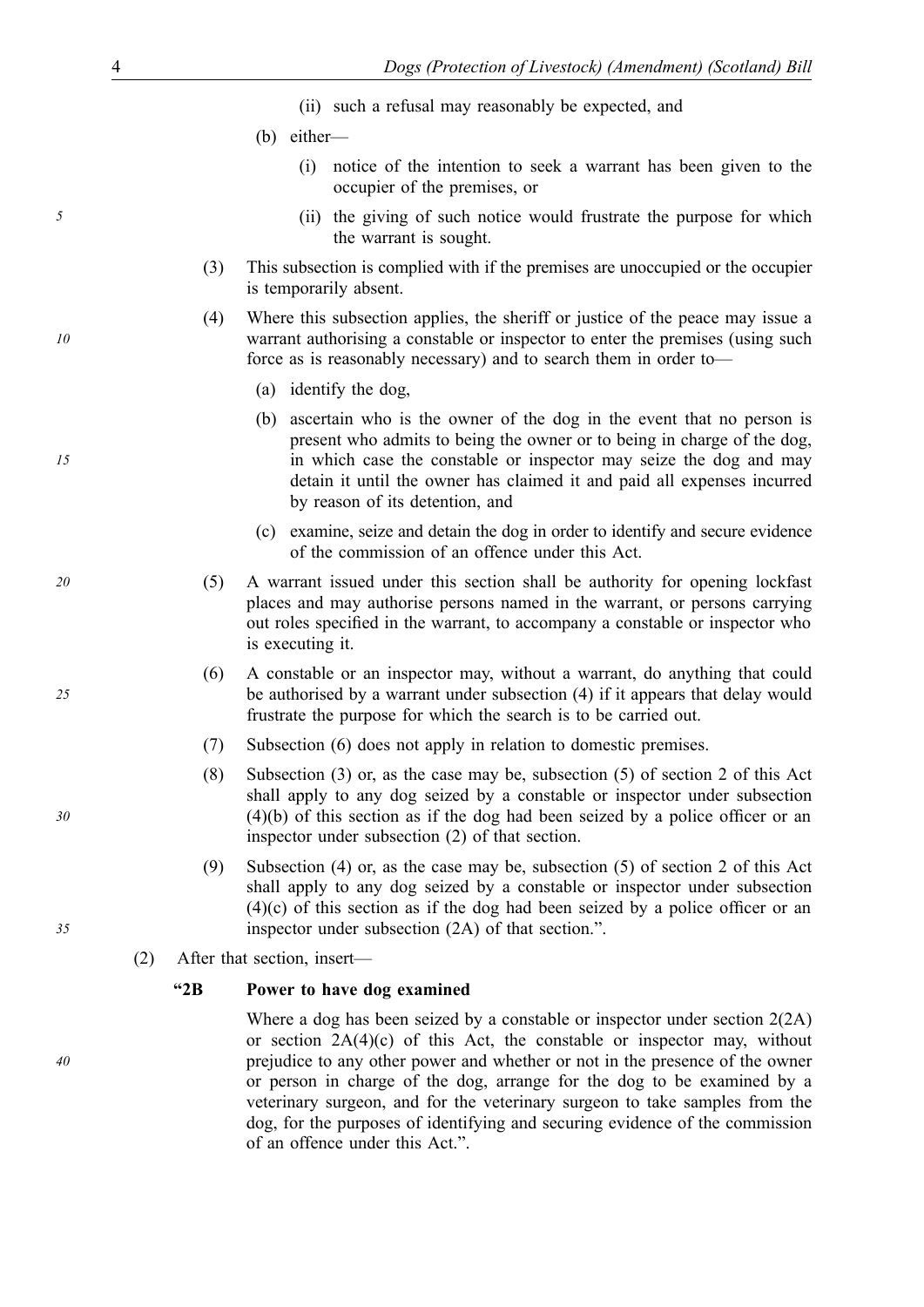#### **5 Inspecting bodies and inspectors**

(1) After section 2B of the 1953 Act (inserted by section 4(2) of this Act), insert—

#### **"2C Authorisation of inspecting bodies and appointment of inspectors**

- (1) The Scottish Ministers may by regulations authorise one or more persons, organisations or bodies to appoint inspectors for the purposes of this Act.
- (2) An inspecting body may appoint an employee or officer of that inspecting body as an inspector for the purposes of this Act.
- (3) Before appointing a person, organisation or body as an inspecting body, the Scottish Ministers must first consult that person, organisation or body on the proposed appointment.".
- (2) After section 2C of the 1953 Act (inserted by subsection (1) of this section), insert—

#### **"2D Liability of inspecting bodies and inspectors**

- (1) An inspecting body incurs no civil or criminal liability for anything an inspector appointed by that inspecting body does in purported exercise of any functions conferred on the inspector by a provision of this Act, where the inspector acts on reasonable grounds and in good faith.
- (2) An inspector incurs no civil or criminal liability for anything the inspector does in purported exercise of any functions conferred on the inspector by a provision of this Act, where the inspector acts on reasonable grounds and in good faith.
- (3) Nothing in this section affects any liability of any other person in respect of any thing done.".

#### **6 Definitions**

- (1) Section 3 (Interpretation and supplementary provisions) of the 1953 Act is amended as follows.
- (2) In subsection  $(1)$ 
	- (a) in the definition of "agricultural land", after "pig farming," insert "the raising of game birds,",
	- (b) the "and" at the end of that definition is repealed,

#### *30* (c) after that definition, insert—

""assistance dog" has the meaning given by section  $173(1)$  of the Equality Act 2010;

"inspecting body" means any person, organisation or body authorised by regulations under section  $2C(1)$ ;

- *35* "inspector" means a person appointed under section 2C(2);",
	- (d) for the definition of "livestock" substitute—

""livestock" means cattle, sheep, goats, swine, horses, camelids, ostriches, farmed deer, enclosed game birds or poultry, and for the purposes of this definition "cattle" means bulls, cows, oxen, buffalo, heifers or calves, "horses" includes donkeys and mules, "farmed deer" means deer of any species which are on agricultural land enclosed by a deer-proof barrier and kept by way of business for the primary purpose of meat

*25* 

*5* 

*10* 

*15* 

*20*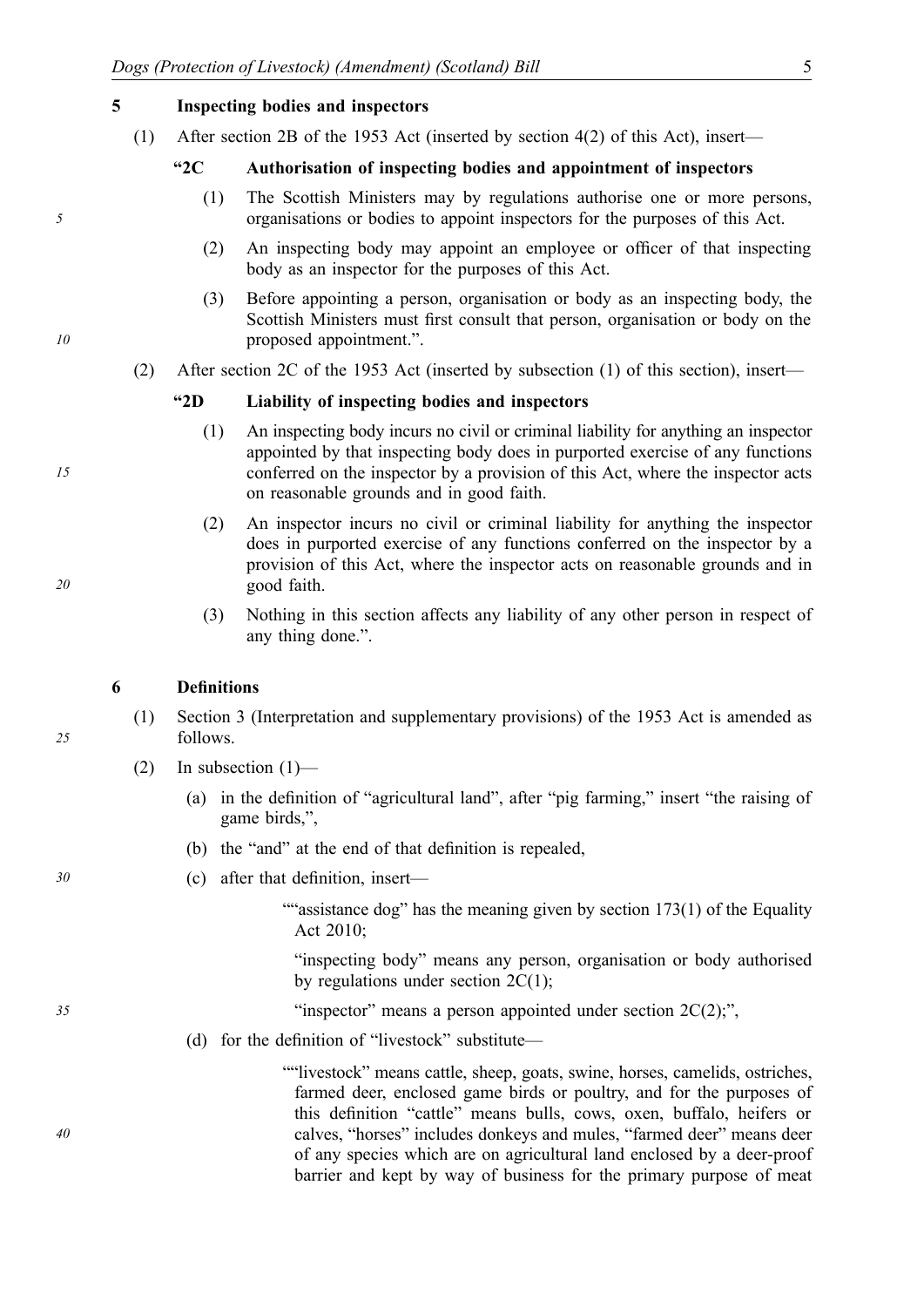production, "enclosed game birds" means any pheasant, partridge, grouse (or moor game), black (or heath) game or ptarmigan that are being kept enclosed prior to their release for sporting purposes, and "poultry" means domestic fowls, turkeys, geese or ducks;", and

*5* (e) after that definition, add—

""veterinary surgeon" means a person registered in the register of veterinary surgeons, or the supplementary veterinary register, kept under the Veterinary Surgeons Act 1966 (c.36).".

- (3) After subsection (3), add—
- *10* "(4) The Scottish Ministers may by regulations amend the definitions in subsection  $(1).$ ".
	- (4) After that subsection, add—
		- "(5) Regulations under section  $2C(1)$  or subsection (4) of this section are subject to the negative procedure.".

### *15* **7 Minor and consequential amendments to the 1953 Act**

In section 1, in subsections  $(1)$ ,  $(3)$ ,  $(4)$  and  $(6)$ , for "Act" substitute "section".

### **8 Consequential amendments to the Civic Government (Scotland) Act 1982**

- (1) Section 129 of the Civic Government (Scotland) Act 1982 is amended as follows.
- (2) The section title becomes "**Killing of or injury to dogs attacking or worrying livestock**".
- (3) Before "worrying", in each place where that word occurs, insert "attacking or".
- (4) In subsection (3)(a), before "worry", insert "attack or".
- (5) For subsections  $(5)(c)$  and (d) substitute—
	- "(c) "livestock" has the same meaning as in section  $3(1)$  of the Dogs (Protection of Livestock) Act 1953; and
	- (d) "worrying" has the same meaning as in section 1(2) of the Dogs (Protection of Livestock) Act 1953.".

### **9 Commencement**

- (1) The following provisions come into force on the day after Royal Assent—
- *30* (a) this section,
	- (b) sections  $5(1)$  and  $6(4)$ , and
	- (c) section 10.
	- (2) The other provisions of this Act come into force at the end of the period of six months beginning with the date of Royal Assent.

## *35* **10 Short title**

The short title of this Act is the Dogs (Protection of Livestock) (Amendment) (Scotland) Act 2020.

*25*